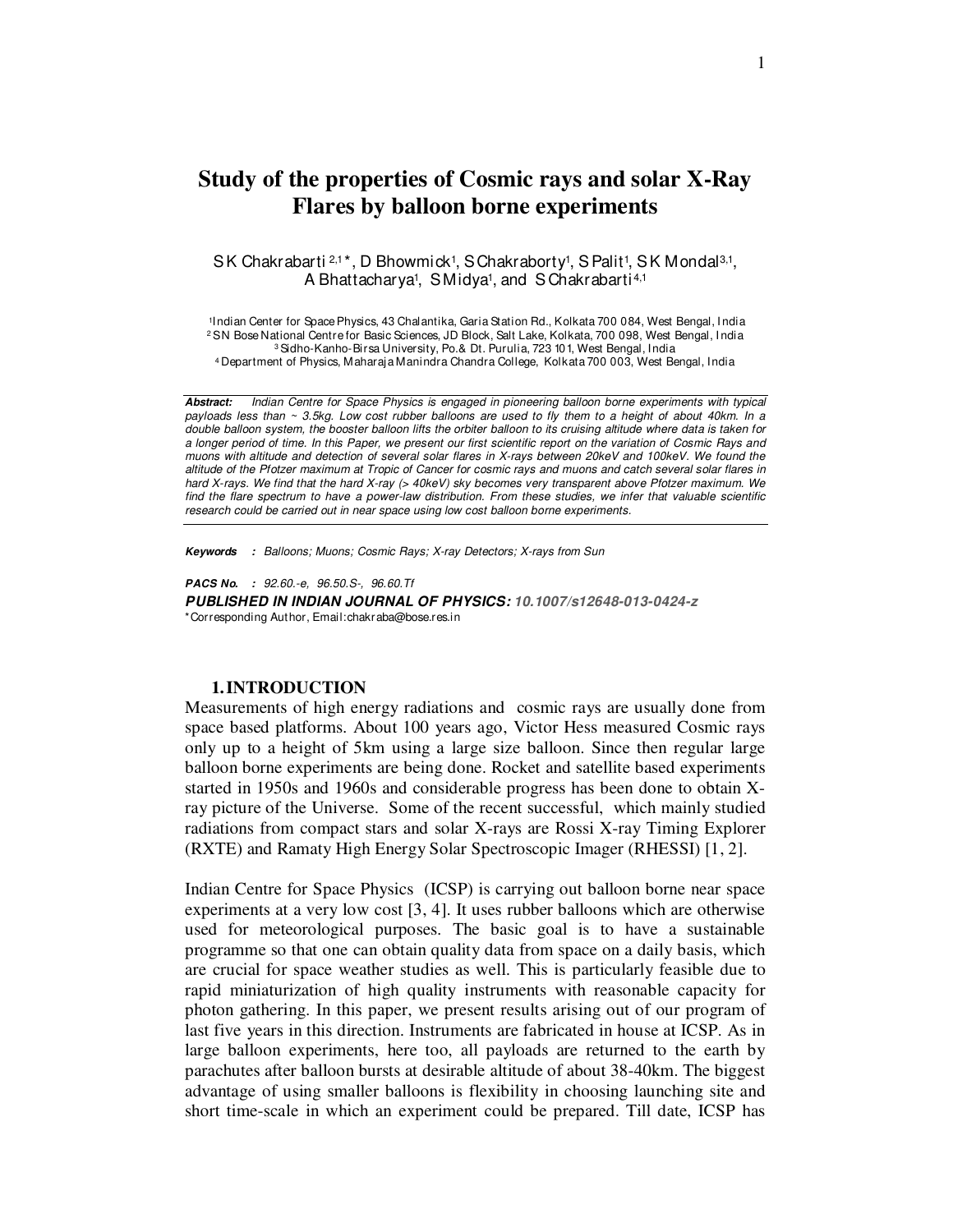launched 41 Scientific Missions in a series named Dignity. Several other tethered flights are conducted from time to time for test and evaluation of instruments before launch.

# 2. **TYPICAL LAUNCH PROFILES**

Typically, all balloon launches are carried out from Bolpur or its surroundings. While for smaller payloads a single balloon is used, for heavier payloads and especially for a long duration observation, we use two balloons. Each of these rubber balloons has a mass of about 2000g and can go up to about 37-38km, with a payload of about 2 kg or less. After reaching the burst height, balloon bursts, and equipments return to earth by a parachute. In case a long duration flight is desired, the free lift is adjusted suitably.

Each of the flights has a payload box consisting of main scientific instrument defining main purpose of the Mission. It contains, apart from the parachute, one or two video cameras to monitor balloon bursts and the clouds, GPS tracker units, GPS instruments to give the exact route of flight, accelerometers, gyroscopes and magnetometers. Occasionally, a sun tracker to cross-check if the sun is in the field of view, for solar measurements, is also included. Fig. 1 shows an example of the launch of a double balloon system with a parachute and two payload boxes.

In Table 1, we present a list of Missions whose results have been discussed in the present paper. As mentioned earlier, all payloads are returned by the parachute attached. Our biggest constraint is the total mass of payload, which is a maximum of 3.5kg for a double balloon configuration. However, due to technological advancements and miniaturization, it has become possible to obtain very good scientific data even under these constraints. Because of smaller systems, it takes less than a day to achieve mission readiness.

The launch site of Bolpur (West Bengal, India; 23.66N, 87.7167E) has been so chosen that there are no large lakes/rivers or hills within about 50km radius, making it easier to reach landing sites and recover instruments and the data. Normally there are two seasons when favourable wind conditions prevail at the launch site: In May-June (pre-monsoon) and October-November (post-monsoon) period of each year when winds in different layers roughly cancel out the lateral drifts and as a result payload lands within a short distance from launch site. For a long duration flight, the net path could be several hundred kilometres long. Our location at around the Tropic of Cancer compensates for the Earth's tilt in summer and thus solar data is obtained without any special pointing equipment in summer time.

We can, depending on the mass of payload, use Radio tracking process to continuously track progress and be present at landing site ahead of time, or just use usual GPS tracker to track down landing site. Our GPS tracker regularly measures wind parameters till a height of about 38km. Fig. 2(a) shows components of wind velocity as a function of altitude in four missions, namely, D33, D37, D40 and D41 (marked in the upper panel). Lateral components of velocity are a few tens of meters per second, while the vertical component of velocity is only about 4 m/s. These flights are in pre-monsoon season. For the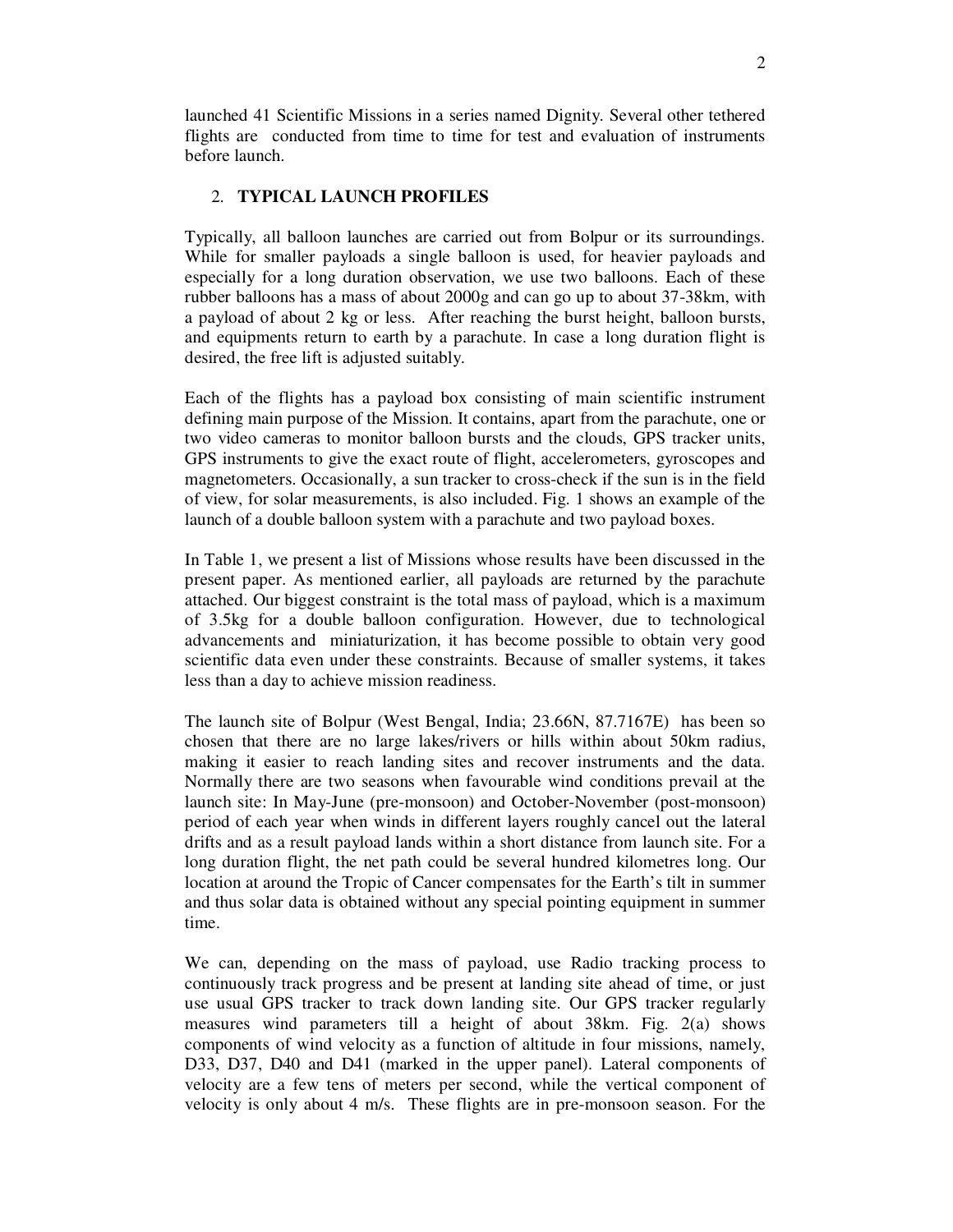sake of completeness, we also present in Fig. 2(b) post-monsoon result obtained from Dignity 20 (D20) mission. Note that post-monsoon data at launch site shows the velocity component to have a tendency to be westerly  $(V_x > 0)$  at all heights.

# **3. ACHIEVEMENT OF LONG DURATION FLIGHTS: LIFT-VALVE EFFECT**

Payloads more massive than 2 kg are generally lifted with two balloons. We have developed a unique capability of floating payload for a long period of time (in principle, 5-20 hours) without using any valve to leak out excess gas to stop bursting or dropping ballasts in order to maintain a minimal height as is the practice for larger balloons [5]. This is achieved by a so-called booster-orbiter configuration where lifts of the balloons are adjusted in such a way that only booster bursts at, say, *Hb* letting orbiter to slowly come down to an equilibrium height of *Ho* where neutral buoyancy is achieved. Here net lift of orbiter matches payload mass. For this to happen, product  $\rho(h)V(h)$  must not be monotonically decreasing function of height (as in a normal spherical Mooney-Rivlin types stretched balloons). Rather, it should be increasing initially to a height above tropopause and then decreases at larger height. Here,  $\rho(h)$  and  $V(h)$  are the density of the ambient air and the volume of the balloon respectively at a height *h*. Fig. 3 shows product of these functions minus mass of balloon and hydrogen gas (xaxis) as a function of height (y axis) for one of our flights. Since variation of external density with height is different in different latitudes and also can depend on season. Increase in volume with height strongly depends on the material of balloons, and softening techniques controlling the rapture of balloons. Thus, giving a universal analytic expression for the lift is difficult. Due to nonmonotonicity of pressure-radius relationship especially when the material is softened [6-8], a typical meteorological balloon shows an interesting property. The curves in Fig. 3 give the lift  $L(h)$  at a height *h*. Data of  $\rho(h)$  is taken from [9]. In this example, the lifts,  $L_o(h)$  for orbiter and  $L_b(h)$  for booster, monotonically increase till about  $h=15$ km where lifts are  $L_{vb}$  and  $L_{vo}$  respectively.  $L_b(h)$  starts to go down till the burst height  $H_b$  is reached, as booster bursts and orbiter solely carries payload down. The payload  $(M_p=2.4 \text{ kg})$  was more massive than what the orbiter could lift at burst height  $(M_p > L_o(H_b))$ . As a result, orbiter balloon's downward motion continues till its lift matched *Mp*. The balloon oscillates around a mean cruising altitude  $(H_o, \text{ where, } L_o(H_o) = M_p)$  on the lift-curve where *Dh/DL*<0. The so-called lift-valve of orbiter  $L_{\nu o} > M_p$  ensures that such an equilibrium cruising altitude exists. This valve-like property which allows payloads to move up easily, but blocks their downward journey is essential to have long duration flights. The payload can be brought down by ejection system or automatically by cooler atmosphere at night.

Immediately after the burst of a balloon, payload falls almost freely till parachute opens. However, in a booster-orbiter configuration, payload returns more slowly to its cruising altitude.

## **3. ROTATIONAL MOTION OF THE PAYLOAD**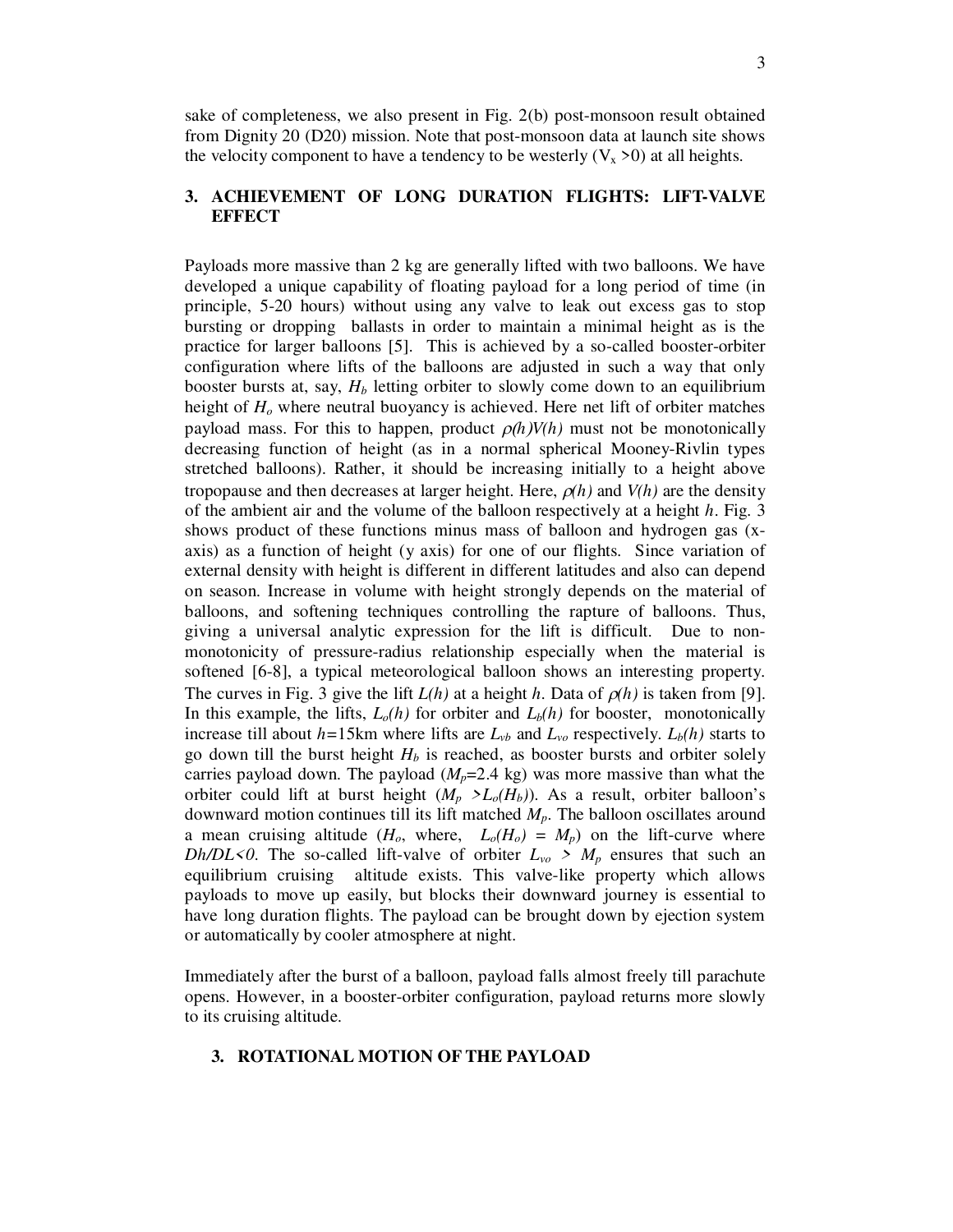It would be instructive to know how directional stability could be achieved in a payload whose mass is at the most 3-3.5kg. In present study, we do not consider cases which require active components to achieve pointing accuracy. Instead, we concentrate on finding instantaneous direction in sky plane at which instrument is pointing. For this, we use magnetometers, accelerometers and gyroscopes in all the flights. Motion of payload has all six components of velocity, i. e., three components of the linear velocity and three components of rotational velocity. None of these components are monotonic and indeed has very peculiar motion which depends on the length of rope, wind condition, mass of payload etc. It is generally noted that the angular motion becomes very slow above ~25km and the rotational period could be as large as 30-60 seconds. Thus, at these heights the instrument could be used as a smooth all sky monitor with a single gear system. For solar observations, our payload can point to the sun during pre-monsoon season without any extra effort. During post-monsoon session, instruments point to the sun only for a fraction of time per rotation. Alternatively, a sun-tracker could be used.

## **5. RESULTS AND DISCUSSIONS**

In this paper, we present results of (a) cosmic ray measurements by a Geiger Muller Counter, (b) cosmic ray measurements by both the Hamamatsu made and Bicron made photo multiplier tubes, coupled to a NaI(Tl) crystal and (c) Solar Xray measurements using Bicron made X-ray detector.

### 5.1. Cosmic rays by a Geiger counter and other detectors

The payload consists of a Geiger counter (LND712, an end-window type alphabeta-gamma detector) a biasing voltage supplier and data storage. In Fig. 4, we present the rate at which cosmic rays are detected in Dignity 13 mission at different heights. For the sake of clarity, we present the result with respect to time in minutes (x-axis) since lift-off so that data procured during ascend and descend can be distinguished. We find that Pfotzer maximum [10] at our latitude typically occurs at 16-17 km. The nature of data in both ways is similar, except that time taken between lift-off and burst is much longer than time between burst and landing, which is expected. The count rate between ground and height of Pfotzer maximum is dominated by secondary cosmic rays.

In Fig. 5, we show results of a long duration flight Dignity 26, which has been achieved using two balloons. In this case, a Hamamatsu made Photomultiplier tube (R1548) has been chosen as detector. We show raw data of cosmic rays, along with temperature, pressure and data from accelerometer. Data is obtained for about 12 hours. Accelerometer data (in arbitrary units to compare with other data) shows the burst of booster balloon at around 19000s UT on 23/5/2012. After a transient noise, orbiter cruised for about 9 hours before descending. Landing occurs more than 400 kilometers away at 23.96N, 84.65E (see, Table 1). The orbiter cruised at an altitude of about 25km, though there has been some oscillation around this height. This can be seen from the temperature data also. Temperature data shows higher than expected value during the cruise of the orbiter, possibly because it was directly facing the sun. Cosmic rays and pressure data are consistent with a continuous data acquisition at a height of 25km.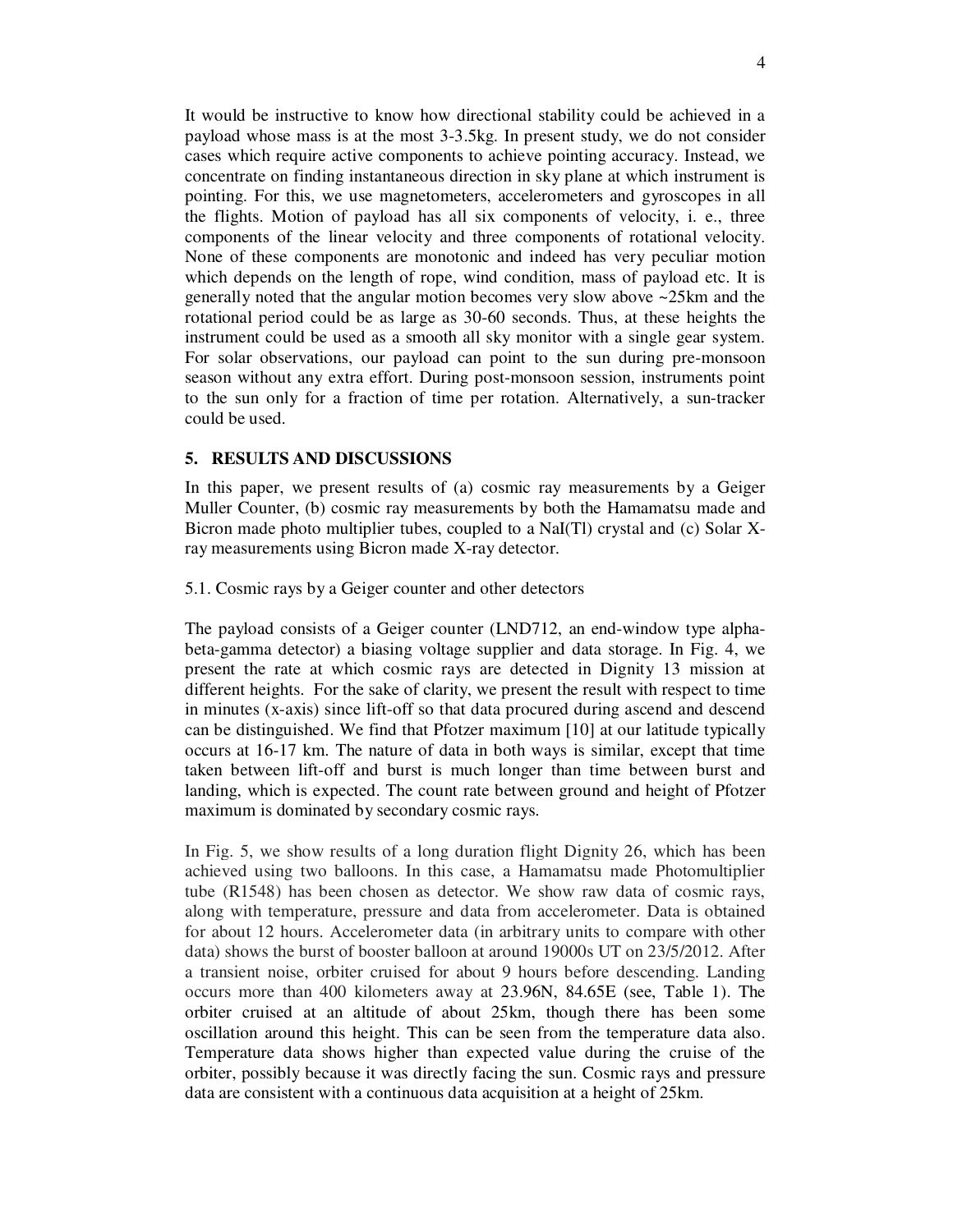#### 5.2. Muon Detection

For muon detection we use lead shielding which are 1.5cm thick. We put 40.8 mm long and 10mm diameter GM counter inside the lead shield. In Fig. 6, we present the count rate as a function of time in order to show the counts on way up and on way down. Unlike measurements of cosmic rays, we note here that the count rapidly drops to zero above 30km.

#### 5.3. Solar X-ray Flares

Workhorse for the solar X-ray detection has been a 2" diameter Bicron detector with a  $40^{\circ}$  x  $40^{\circ}$  degree lead collimator. The collimator and shielding is 0.5mm thick to block 100keV photons. To eliminate charged particles we also put a plastic scintillator (1cm thick) on the top of NaI(Tl) Scintillator. Detector is set to detect in the range of 20keV to 120 keV. We present here a brief report on our efforts to study solar flares in X-rays. .

To enable us to view the sun for a maximum amount of time, we have adjusted tilt of detector with respect to the zenith so that the sun is close to centre of collimator when the balloon is at a high altitude. Sun-sensor stamps every trigger, so as to check whether the sun is inside the collimator. By adjusting the tilt angle, it is also ensured that for every few seconds of solar data, we have the sun outside collimator in order to obtain background. During 2012, when solar activities have been lower, we failed to obtain any major flare, though we have obtained the spectra of quiet sun very well.

As solar activities have increased in 2013, we have detected several solar flares. In Fig. 7, we present light curves (3s average of the raw data) of three solar flares of D33 Mission, which are observed when balloon is at heights of 25km, 28km and 32-34km respectively. Data is compared with GOES (3-25keV) data (green line in online version). General timings of the flare match perfectly. However, since our instrument is not sensitive in 3-20keV at such a low height, we see only the hard components.

Long downward spikes in our data are produced when the sun is not in the field of view of the X-ray detector. At lower altitude, spectrum would have more hard photons due to blockage of softer photons by the remaining atmosphere. As the height of the instrument goes up, more and more soft photons dominate spectrum (as injected solar spectrum itself is dominated by low energy X-rays arising of thermal bremsstrahlung) and observed spectrum should also be close to emitted spectrum [3]. In extreme case, this is precisely why satellite observation is needed to obtain spectrum from  $\sim 0.1 \text{keV}$  and above. Fig. 8 shows channel-energy flux for these flares (whole first flare data and 60s data at rising phase of the other two flares). We find that inner most flare observed at 25km extends to harder X-rays and detected energies of flares progressively become softer and brighter. It is to be noted that at lower energy end of the spectra, counts are sharply reduced. This may be due to extremely high resolution achieved at low temperatures. This is discussed in the context of D40 results where calibrator X-ray lines also found to have a very high resolution.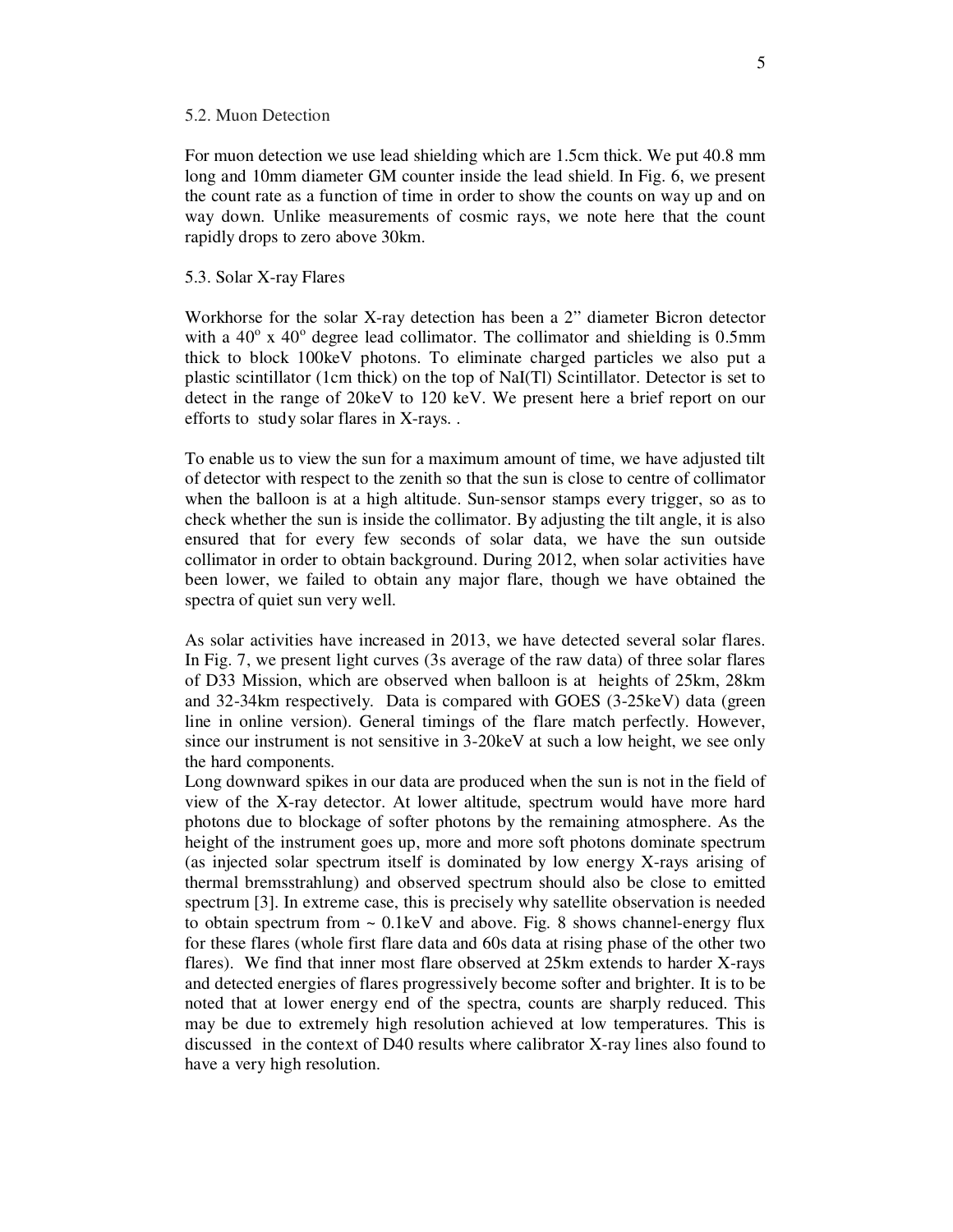Dignity 37 mission (D37) has recorded a strong flare which took place on  $15<sup>th</sup>$ May, 2013. At ~ 1:30UT an X-class flare occurred and by the time ICSP launched the balloon at 3:00UT, the flux has become at  $\sim$  M1 level. We detected excess Xrays right after the launch from  $\sim$  8-9 km till 30 km. There is no clean data above 30 km and we do not present that here. In Fig. 9, we show count rates (over a  $\sim$ 20.3 sq cm. Bicron detector) as a function of height and energy. The 77keV line emitted from our collimator is also shown. As temperature of the front end of detector is decreased, energy resolution of instrument is improved dramatically. Below 60 keV and below Pfotzer maximum  $($   $\sim$  16.5km), we see two components, one from solar flare (higher energy) and the other is from cosmic rays (lower energy). Count rate at  $\sim$ 12-14km, cruising altitudes of commercial aircrafts is found to be important. Judging from what is received at a height of 12km for a C4 flare (which is 25 times weaker than a X1 flare that started at 1:30UT) when our instruments are at that altitude, we can conclude that the commercial flights and defence flights would receive, albeit for a short period, high energy Solar X-rays. The flare is better resolved above ~16.5km, when resolution of the instrument appears to become very good. The resolution at 77 keV is found to be about 4-5% only. This is very intriguing and must be checked by laboratory experiments to ascertain the exact cause. The hard X-ray sky appears to become very transparent above Pfotzer maximum.

In Fig. 10, we compare the energy light curves (energy times count rate) obtained by GOES 15 satellite (un-normalized) in 3-25keV range (green in online version) and D37 light curve obtained in 21-70keV range (red in online version). Below Pfotzer maximum, the light curve is dominated by cosmic rays, though it is a mixture of galactic contribution and solar contribution (as is clear from Fig. 9). Above ~15km, where GOES light curve flattens, solar flare is dominated by high energy photons. At around 20km, the hard photon is not enough to produce a high count as soft photons are blocked. This produces a deep in the light curve. When the payload was at 30km, there are hardly any cosmic ray photons and only the solar contribution is present. The photons in 20-25keV were detected fully. Thus D37 result roughly follows the GOES data at high altitudes.

In Dignity 40 Mission (D40), we have introduced a calibrator to study variation of the resolution with height in more detail. On that day a relatively weak solar flare is detected by GOES-15 satellite when our payload was at an intermediate distance (~ 15-26 km). Data in 26-34km is not recorded. Note the absence of high energy photons (~ 60keV) from 8-9km upward, unlike in D37 mission. This shows that the hard X-ray radiation during a strong flare does cross the Pfotzer maximum and reach the heights of commercial flights. Fig. 11(a) shows 39keV calibrator line and 77keV Pb collimator line as a function of height. The flare becomes very prominent just after Pfotzer maximum. In Fig. 11(b), we show the flare in detail

In both D37 and D40 results we have corrected for the drift of channels with temperature. However, data has not yet been corrected to subtract the background (less than two counts per second).

In Fig. 12, we present a comparison of the GOES (3-25keV) light curve with that of our D40 mission. We plot the energy flux (un-normalized) in 42-49keV, 49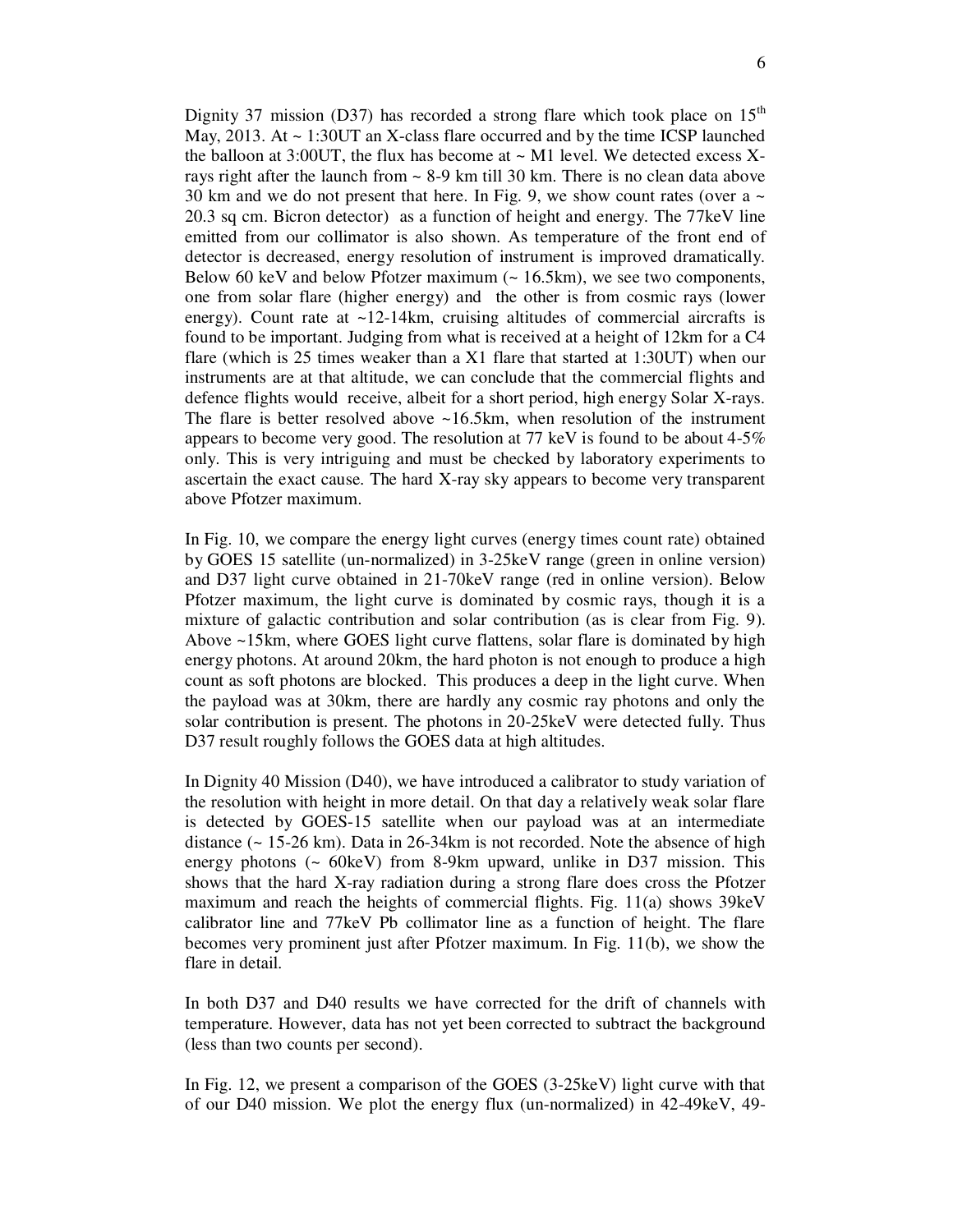56keV and 56-63keV energy range. These four curves (marked) are plotted from top most (GOES, red in online version) to bottom (Green, Blue and Violet in online version), respectively. The shapes generally match only above  $\sim 16.5 \text{km}$ , where Pfotzer maximum occurs. This also shows that hard X-ray sky becomes relatively transparent above Pfotzer maximum.

In Fig. 13, we show detected solar spectra in D40 mission at 18.5km (red in online version) and 23km (green in online version). The spectra are obtained with one minute data. Two calibrator lines at 39keV and 77keV are also shown. The spectra fit well in 40-70keV range with power laws having slopes of -4.0 and -4.5 respectively. Surprisingly, the resolutions appear to be very high ( $\sim$  5%). This is intriguing, as a crystal based detector is not known to have so high resolution [11]. However, we verified that we achieve this resolution again and again under our repeated experiments in nine missions with the same detector. A thorough analysis and laboratory test in space condition is required to ascertain the cause of this behaviour. This may also explain that spectra usually have sharp drop at lower energy side as showed in Fig. 8.

It is instructive to compare the counts anticipated in our detector with counts actually recorded. In our balloon based experiments, in contrast to a satellite based experiment, effects of attenuation of signal due to atmospheric effects (which is highly dependent on the incoming photon energy) is very important. If we consider D37 data at 30km ( $\sim 10 \text{ gm/cm}^2$  of atmospheric depth), observed average count rate in 20-25 keV is  $\sim$  21 over the whole detector of  $\sim$  20 sq cm (2 inch NaI crystal). This is attenuated by a factor of  $\sim$  300 from the injected photon rate. So, injected photon rate in this range should have been about  $300/cm^2/s$ . GOES data of 3-25keV shows energy flux to be 1.3 x  $10^{-4}$  ergs/cm<sup>2</sup>/s when D37 is at 30km. Assuming a power law distribution  $I(E) \sim E^2$  of the solar spectrum, energy content in 20-25keV is about 1/30 of this. Thus the number of injected photons in 20-25 keV should be about  $\sim 150$  /cm<sup>2</sup>/s, which is in the same ball park of what we detected. We thus show from the light curve and spectral features that our detection is consistent with what is expected of the solar flare inside an atmosphere.

## **6. CONCLUSIONS**

We present results of our consistent and systematic observations by low cost rubber balloons which reach altitudes of  $\sim$  38-40km. We have studied cosmic rays and muons and also detected a large number of X-ray flares of the sun in several of our flights.

With serious constraints over the payload mass, our method is full of innovation. With double balloons we show that a new mathematical concept called lift-valve technique allows us to float payloads by an orbiter balloon for several hours, without usage of normal mechanical valves or ballasts as in usual large balloon flights. We have achieved continuous data acquisition during a 12 hour flight (D26) by this technique. Furthermore, by properly tilting the instruments and judiciously choosing launch time, we can obtain X-ray data from the sun, without using solar tracker.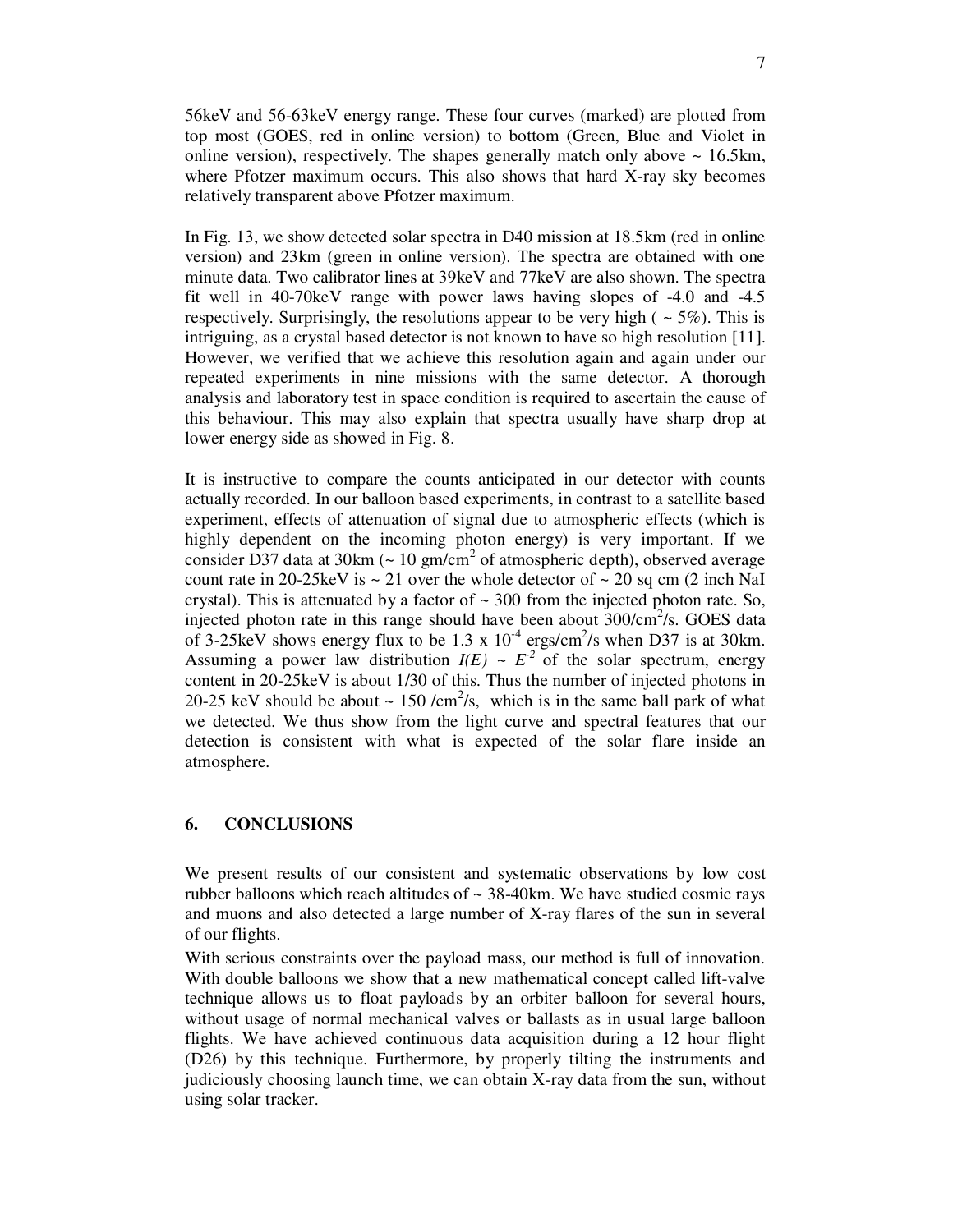The biggest advantage of our method is that it is of ultra low cost, each flight being at least a hundred times less expensive than a conventional balloon flight with the same payload. All our payloads are recoverable, making it even more affordable. Our experiments require shorter preparation time and thus, in principle, it is possible to get solar and other high energy data every day from an altitude of near space.

Earth's atmosphere itself is a gigantic detector. It is ionized by X-rays from celestial bodies. Cosmic rays produce showers inside atmosphere. Payloads on their way up by balloons or on their way down by parachutes measure these effects. Thus we not only observe the high energy events, we also study their effects in situ on atmosphere. Effects of the atmosphere on injected spectra are simulated by GEANT4 Monte-Carlo code [3] and results are compared with observations.

So far, ICSP has been carrying out high energy astrophysics related studies. However, measurements of ozone, polluting chemicals, stratospheric cloud compositions, meteorites, aerosols, biological studies are equally possible. In any case, ours is an extraordinary training tool for larger space missions.

One of the exciting results we present was the detection of high energy gamma rays coming from solar events even at the cruising heights of commercial planes. We show that these photons are totally absent in days when there are no major solar events. This is particularly important and requires further study. Similarly intriguing is that just after Pfotzer maximum, resolution appears to improve significantly. One requires to carry out laboratory and numerical studies to ascertain these exciting results.

#### **ACKNOWLEDGMENTS**

We thank the entire balloon team of ICSP, especially, Hiray Roy, Uttam Sardar, Ram Chandra Das and Raj Kumar Maiti who made these experiments successful. We thank Dr. Dipak Debnath and Dr. Ritabrata Sarkar for helpful discussions.

#### *References*

[1] http://heasarc.gsfc.nasa.gov/docs/xte/XTE.html (Last accessed on 04/04/2012)

[2] http://hesperia.gsfc.nasa.gov/rhessi2/ (Last accessed on 20/06/2012)

- [3] S K Chakrabarti et al. *Proceedings of the 20th European Rocket and Balloon Programme and related research* **ESA SP-700** (The Netherlands: ESA Communications) *(ed.)* L. Ouwehand 581 (2011)
- [4] S K Chakrabarti et al. *Proceedings of the 21st European Rocket and Balloon Programme and related Research* **ESA SP-701** (The Netherlands: ESA Communications) *(ed.)* L. Ouwehand 663 (2013)
- [5] N Yajima, N Izustu, T Imamura and T Abe *Scientific Balloons* (Germany:Springer) (2009)
- [6] M Mooney *J. Appl. Phys.* **11** 582 (1940)
- [7] R S Rivlin *Phil. Transac. Roy. Soc. London. A, Math. Phys.Sc.,* **241** 379 (1948)
- [8] I Muller and H Struchtrup *Math. Mech. Solids* **7** 569 (2002)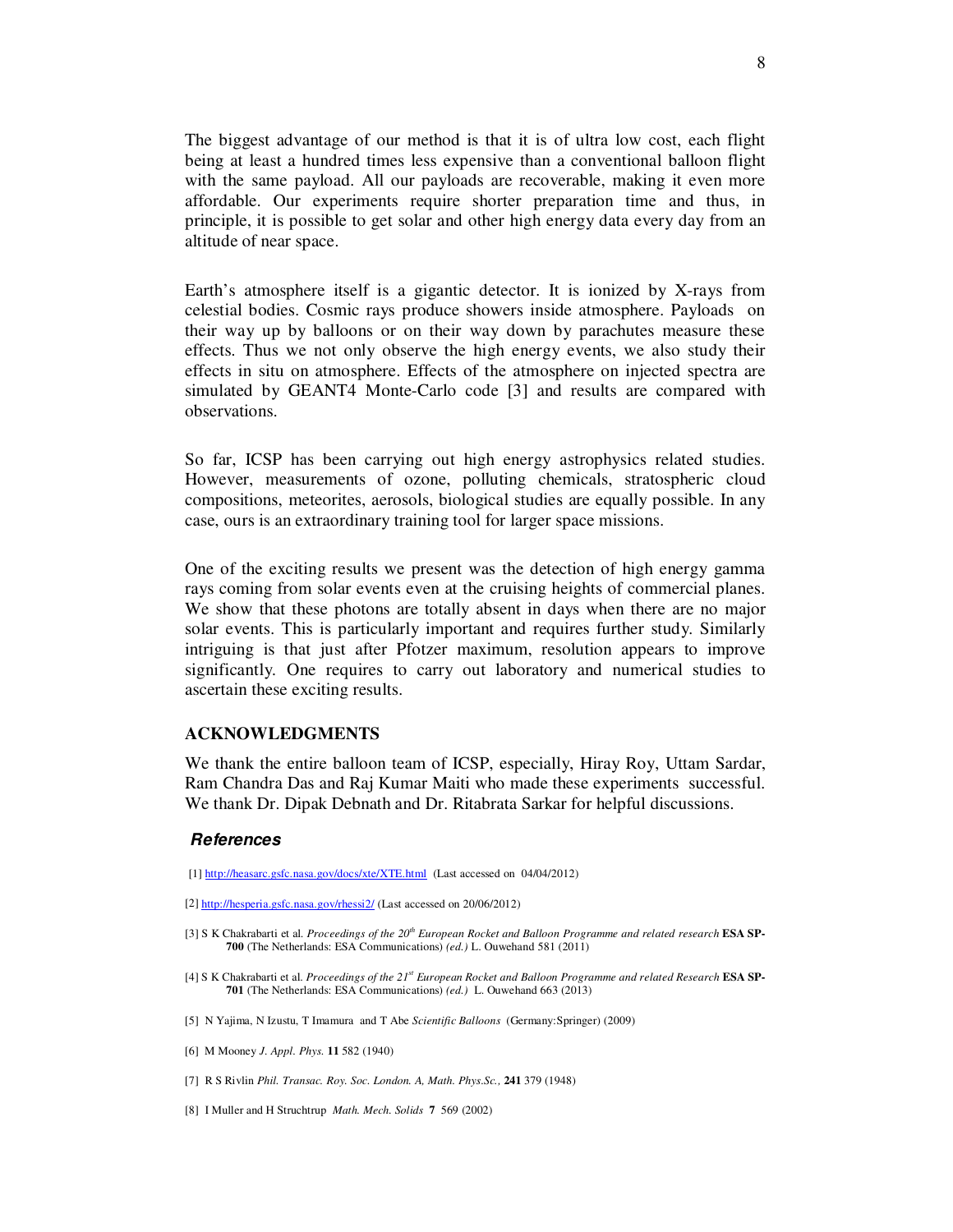- [9] A E Hedin *Geophys. Res. Lett.* **96** 1159 (1991)
- [10] G A Bazilevskaya and A K Svirzhevskaya *Sp. Sc. Rev.* **85** 431 (1998)
- [11] G F Knoll *Radiation Detection and Measurement* (New York: John Wiley) (2010)

| Mis             | Launch     | Launch   |                |
|-----------------|------------|----------|----------------|
|                 |            |          | Major          |
| sion            | date       | site     | Payload        |
| ID              |            |          |                |
| D13             | 14/5/2011  | Takipur, | Geiger Muller  |
|                 |            | 23.39N,  | Counter        |
|                 |            | 87.72E   |                |
| D <sub>17</sub> | 11/11/2011 | Bolpur,  | Muon           |
| D <sub>19</sub> | 21/11/2011 | 23.66N,  | Detector       |
|                 |            | 87.7167E |                |
| D20             | 22/11/2011 |          | X-ray          |
|                 |            |          | Detector       |
|                 |            |          | (Hamamatsu     |
|                 |            |          | PMT & BGO)     |
| D <sub>26</sub> | 23/05/2012 | Bhaluka, | X-ray detector |
|                 |            | 22.37N,  | (Hamamatsu     |
|                 |            | 88.445E  | PMT & NaI)     |
| D27             | 24/05/2012 |          | X-ray          |
| D <sub>28</sub> | 25/05/2012 |          | Detector       |
| D <sub>29</sub> | 04/06/2012 |          | (Bicron)       |
| D33             | 25/04/2013 | Bolpur,  |                |
| D37             | 15/05/2013 | 23.66N,  |                |
| D39             | 17/05/2013 | 87.7167E |                |
| D40             | 18/05/2013 |          |                |
| D41             | 19/05/2013 |          |                |

#### Table 1

Table 1. Some Dignity Mission launch parameters and the major instruments which were on board. In Column 1, the Mission Identification number (Dxx stands for Dignity xx) is given. Column 2 is the date of launch of the flight, Column 3 contains the launch site and Column 4 contains the major instrument onboard.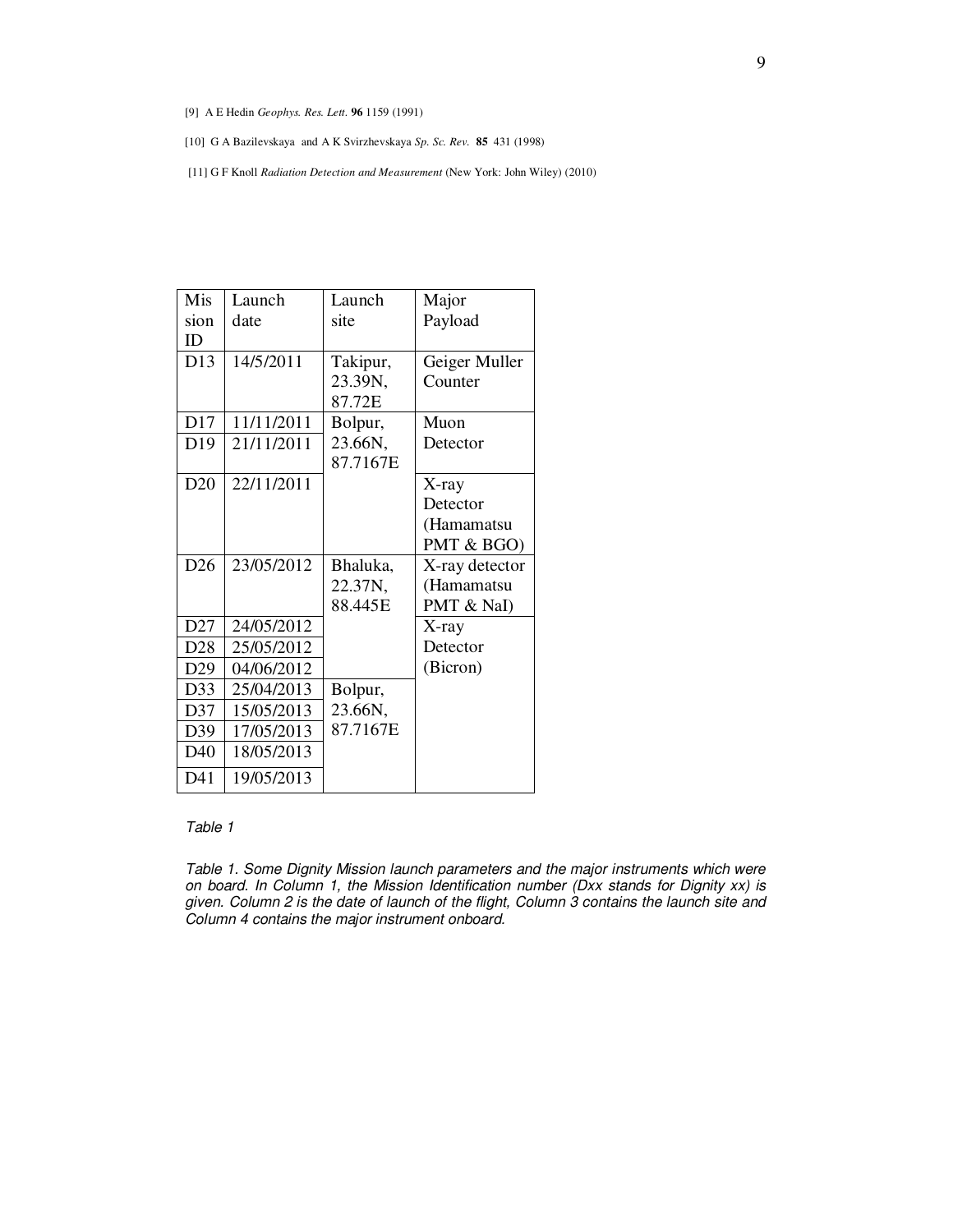

Fig. 1 A double balloon being launched with a single parachute, communication box and the payload.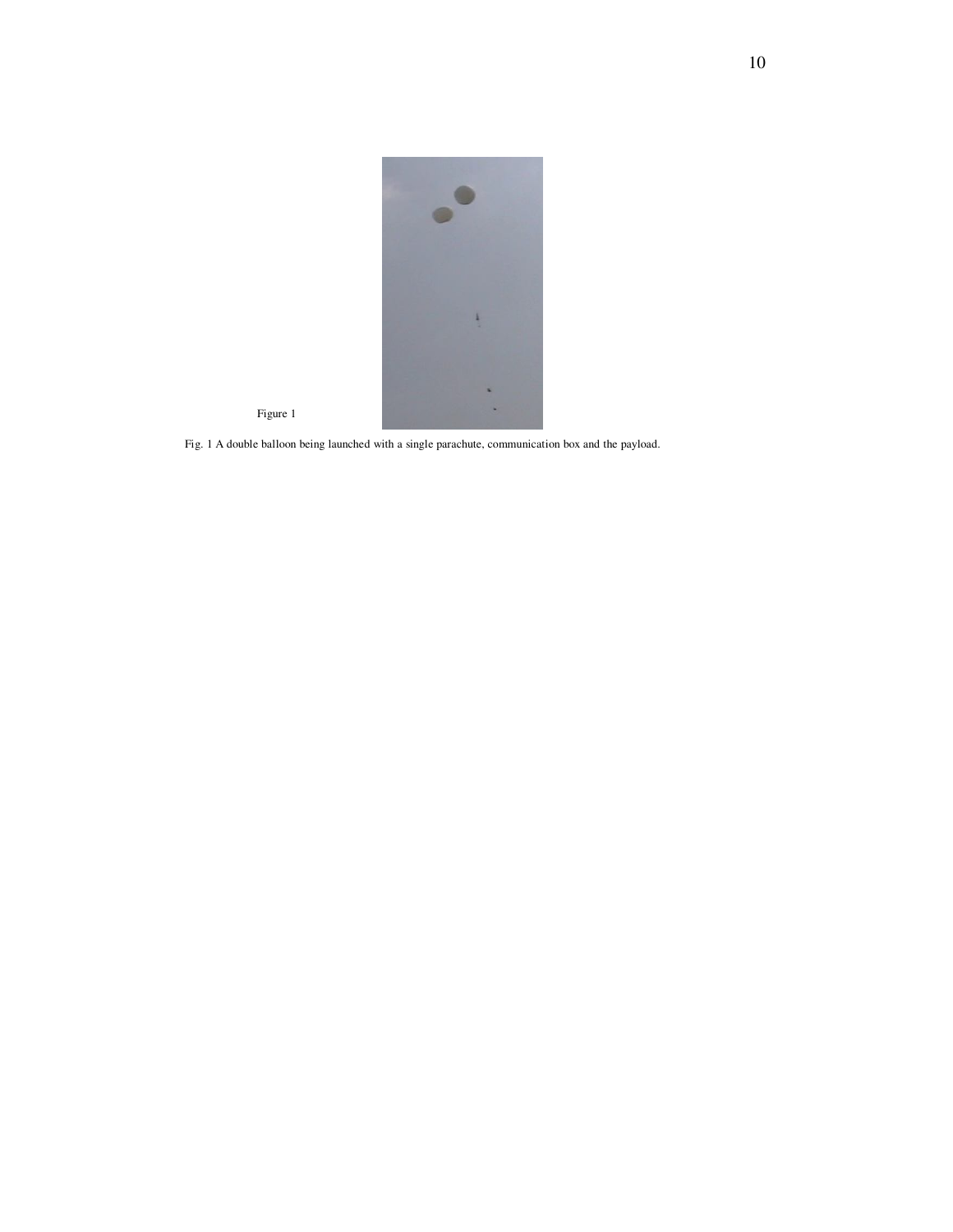

Figure 2(a-b)

Fig. 2(a-b) X, Y, and Z components of wind velocity obtained by us at our latitude in (a) pre-monsoon season in Dignity missions (marked on each curve) 33 (D33), 37 (D37**),** 40 (D40) and 41 (D41) and (b) in post-monsoon season in Dignity 20 (D20) mission.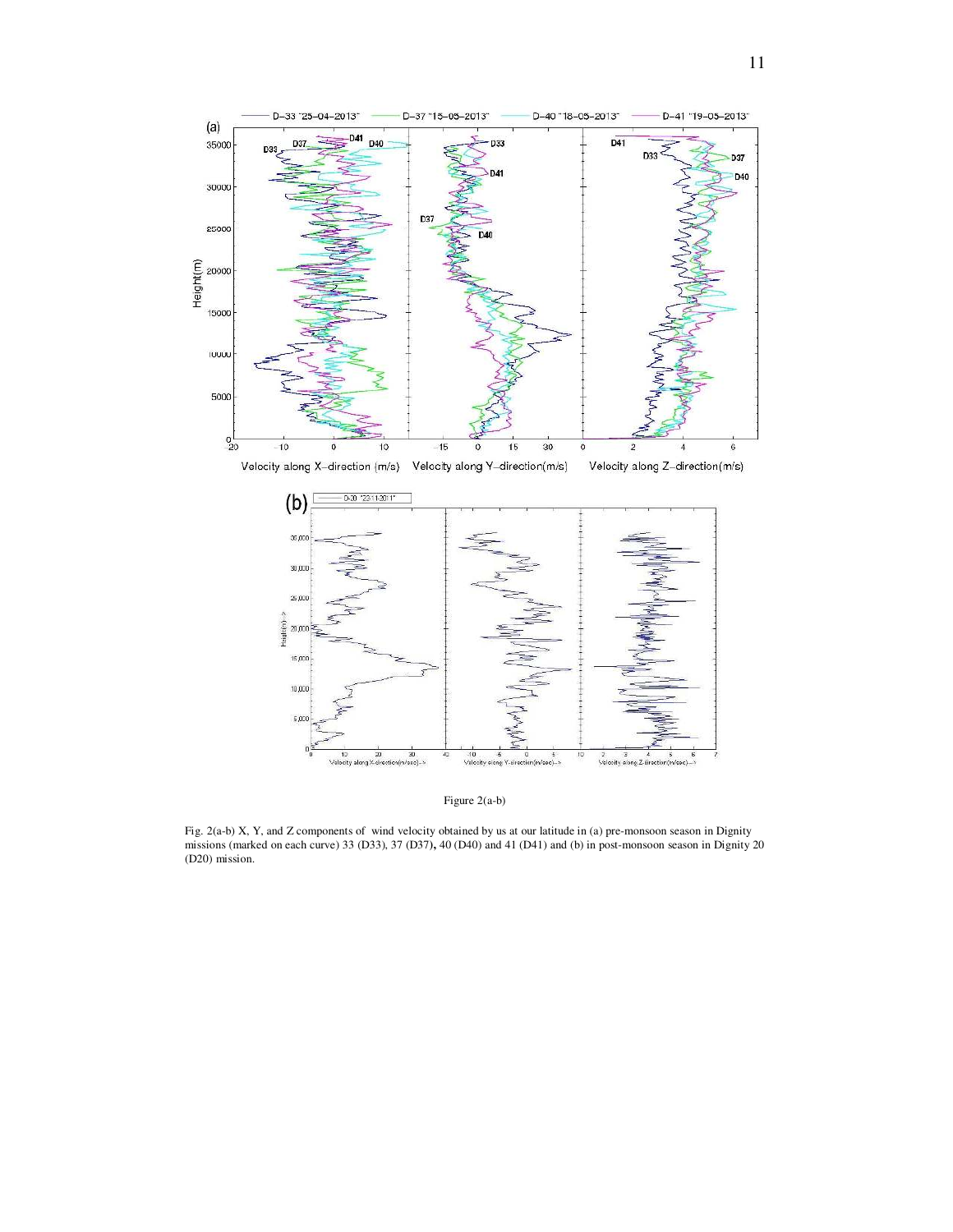

Fig. 3: Working principle of a Booster-Orbiter configuration. Lift-curves of the Booster and the Orbiter are shown. A payload of mass less than the lift-valve of the Orbiter ( $M_p < L_{vo}$ ) can cruise at an equilibrium altitude till it is brought down by ejection or by cold ambience at night.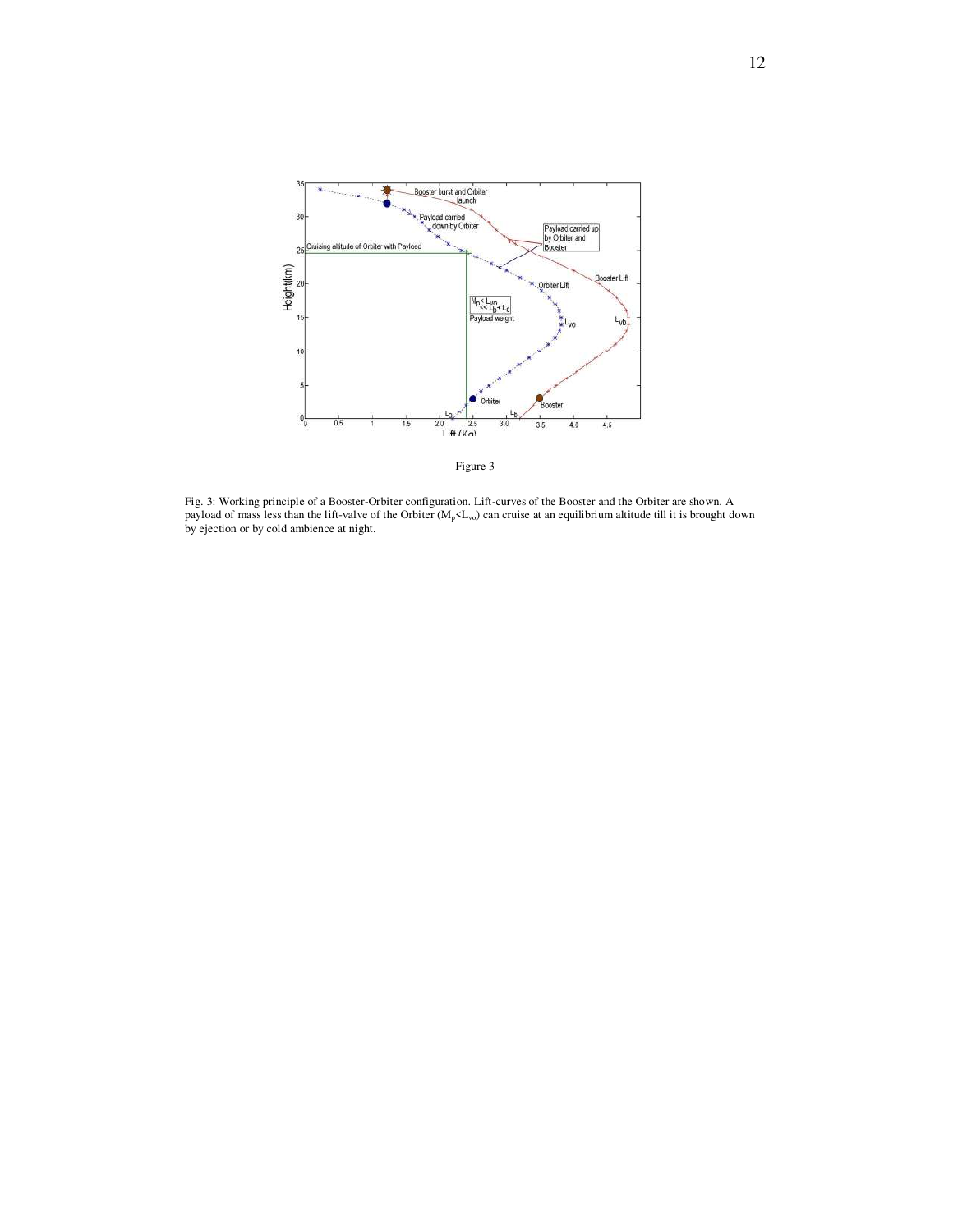

Figure 4

Figure 4: Variation of Cosmic ray count rates while going up and coming down in the Dignity 13 (D13) mission. The Pfotzer maximum is at around 16-17 km.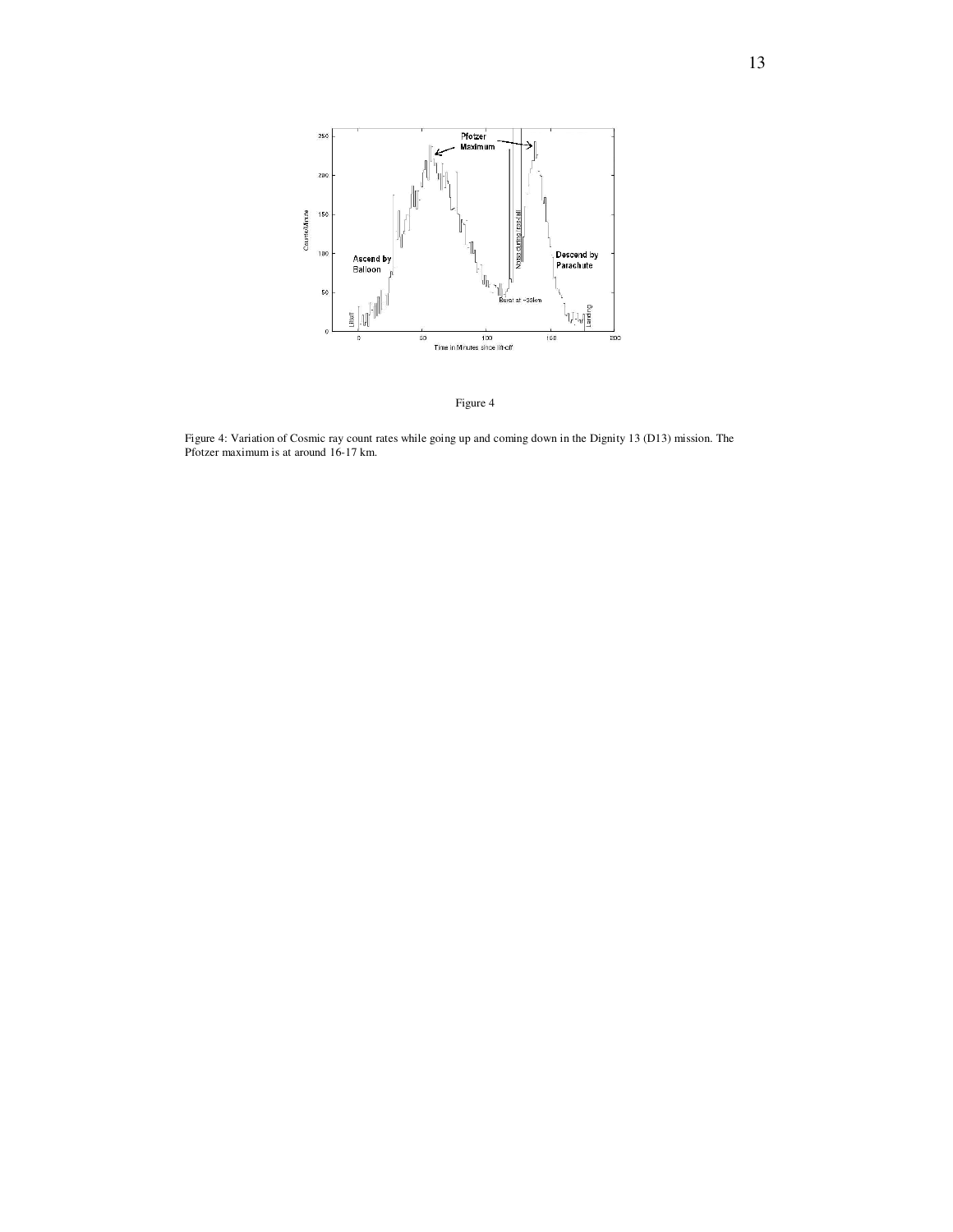

Figure 5. The cosmic rays, pressure, temperature and the Accelerometer data (marked) for a long duration flight (Dignity 26) which lasted for 12 hours. The booster burst at 37.9km and the orbiter was cruising at 25km. There were clear indications (temperature data) of some oscillations of height. Accelerometer data indicates that the flight was smooth.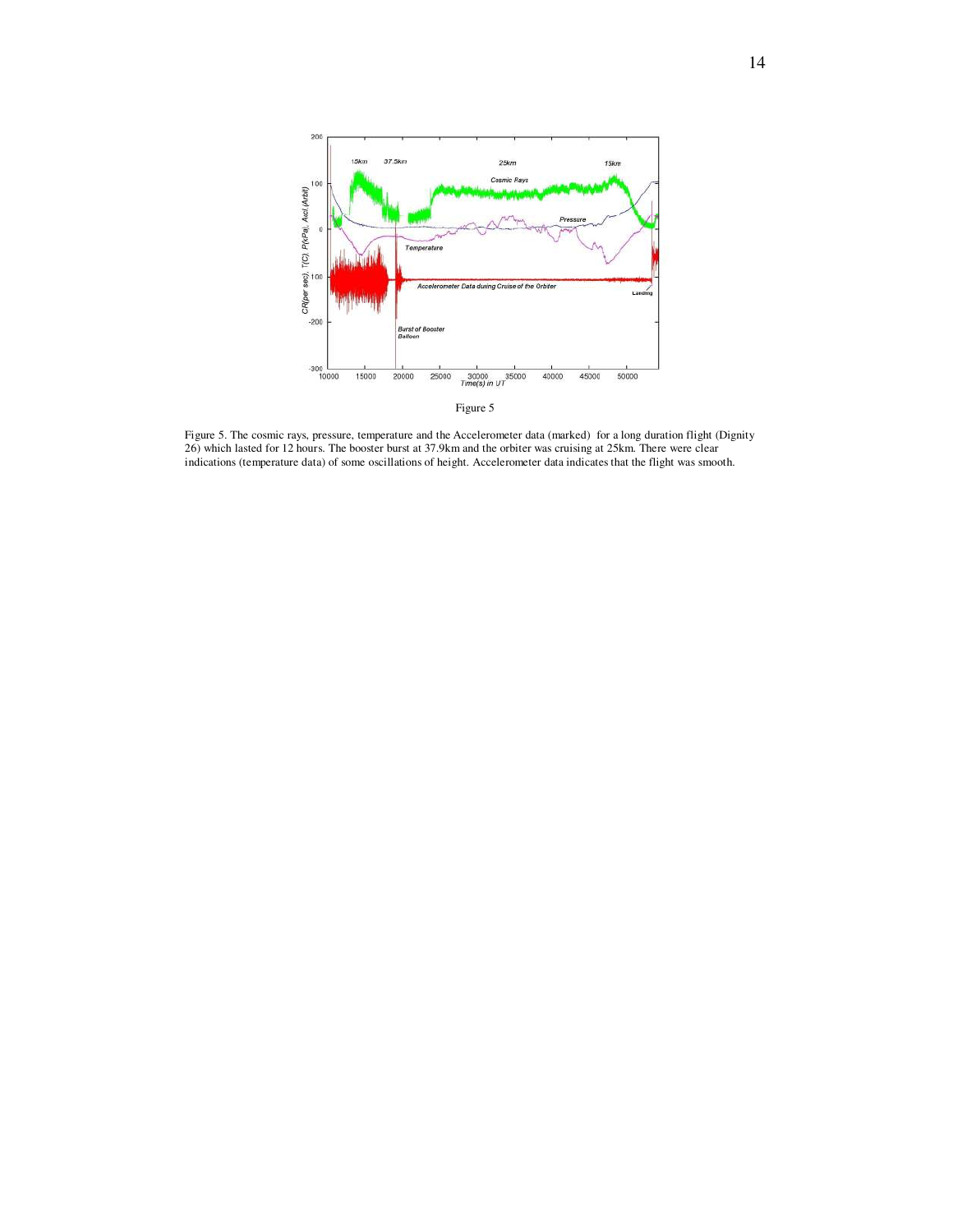

Fig. 6 Muon count rate as a function of time since liftoff. This is the result of Dignity 19 mission. A broad peak occurs at around 15-17 km. There are no muons above ~30km.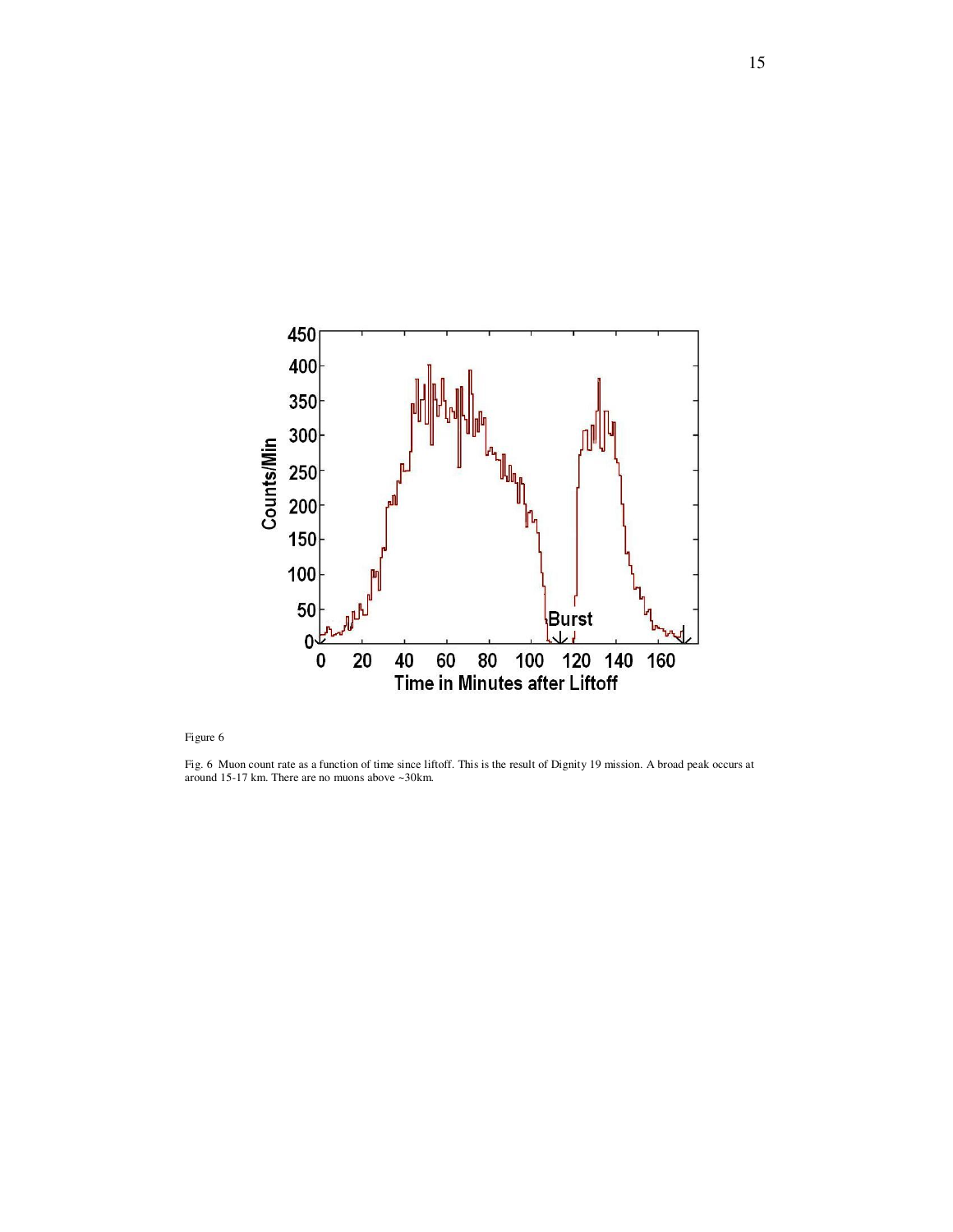

Figure 7

Fig.7 Raw light curves of the three flares observed in D33 mission (25 Apr, 2013; red in online version) as compared with 3-25keV GOES satellite light curve (green in online version). The softer component of 3-20keV was invisible to D33.





Fig. 8 Channel vs. Photon count rates of the rising phase of the three flares shown in Fig. 7. Altitudes of the payload are marked.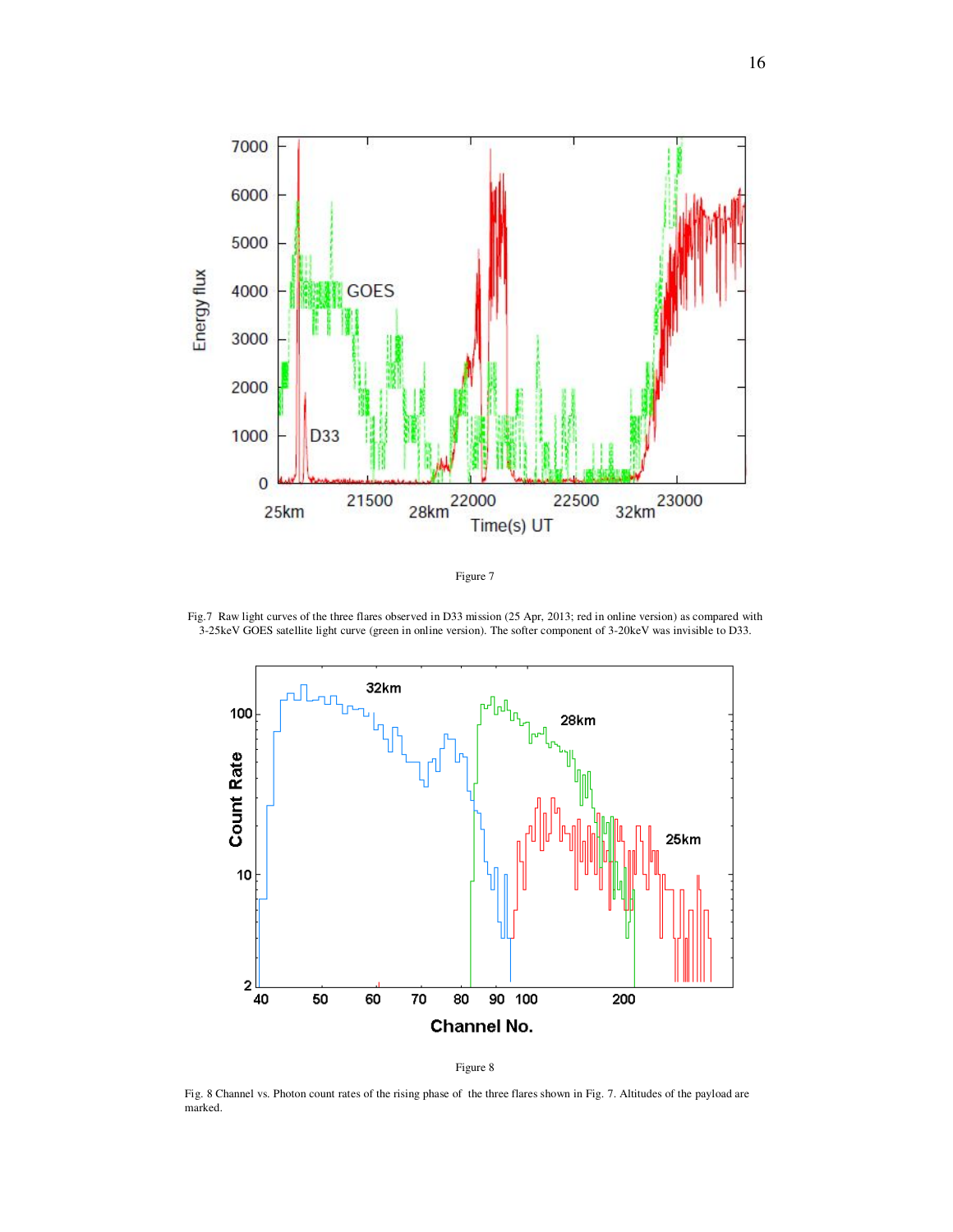

Fig. 9 Dynamical spectra of the spectrum from 5km till 30km. The line at 77keV from the lead collimator is also shown. The energy resolution improved at the temperature is reduced above 17 km, because of which the solar flare could be seen clearly from this height (marked).



 Figure 10: Light curve of 21-70 keV energy flux in D37 averaged over 60s is compared with GOES 15 4-30keV energy light curve. The difference decreases as the height increases. Below 15 km, the energy is dominated both by cosmic rays and solar X-rays. Immediately above 15 km, the Pfotzer maximum, the atmospheric window almost totally opens for hard photons. At around 30km, the shape of D37 light curve generally matches with the GOES light curve.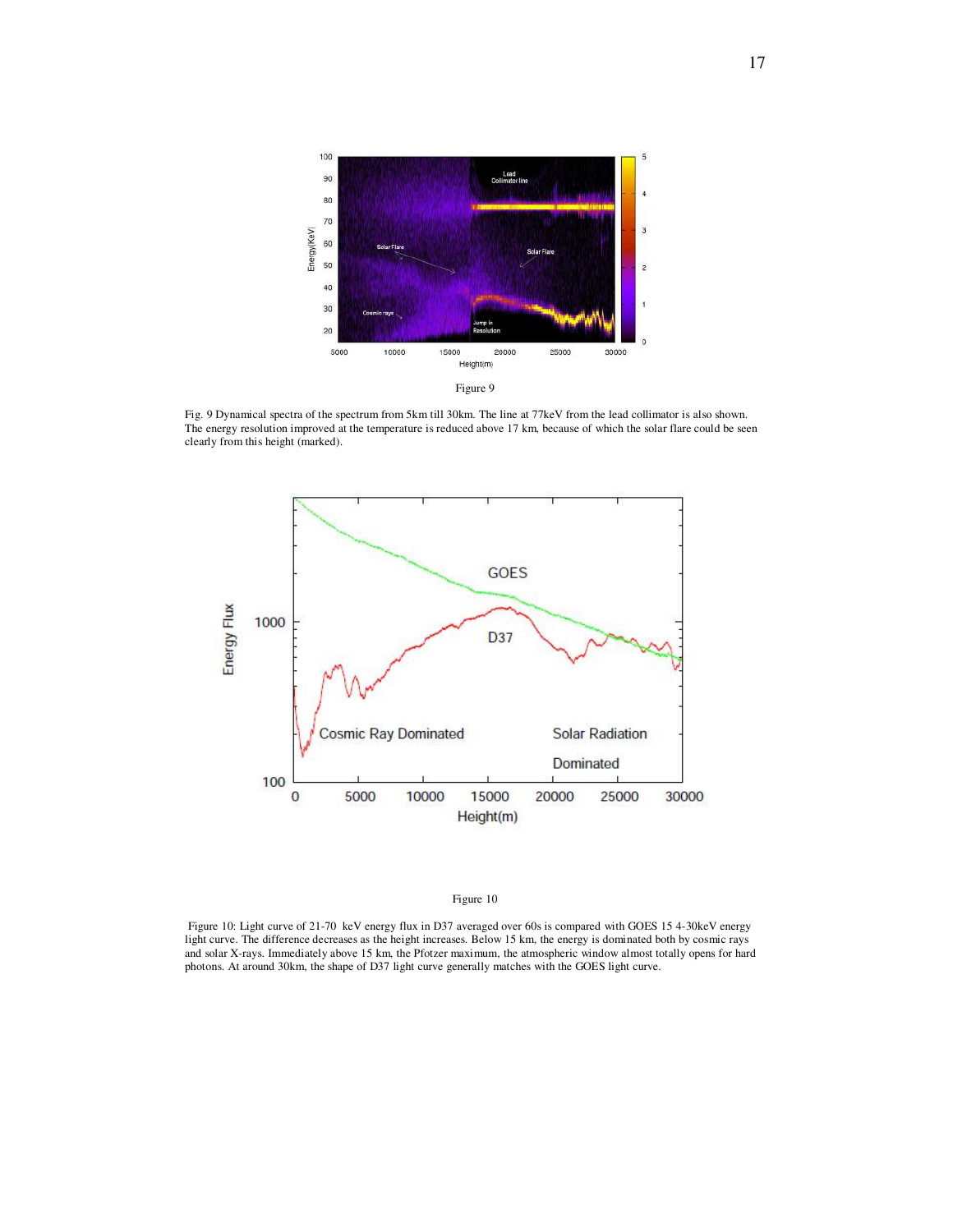

Figure 11: Calibrated dynamical spectrum showing a 39keV and the collimator line 77keV. We see the remnant of a C1 solar flare in (a) clearly after the Pfotzer maximum. In (b), we show the flare in detail between 42 and 70 keV in order to avoid contamination from both the calibrator lines.